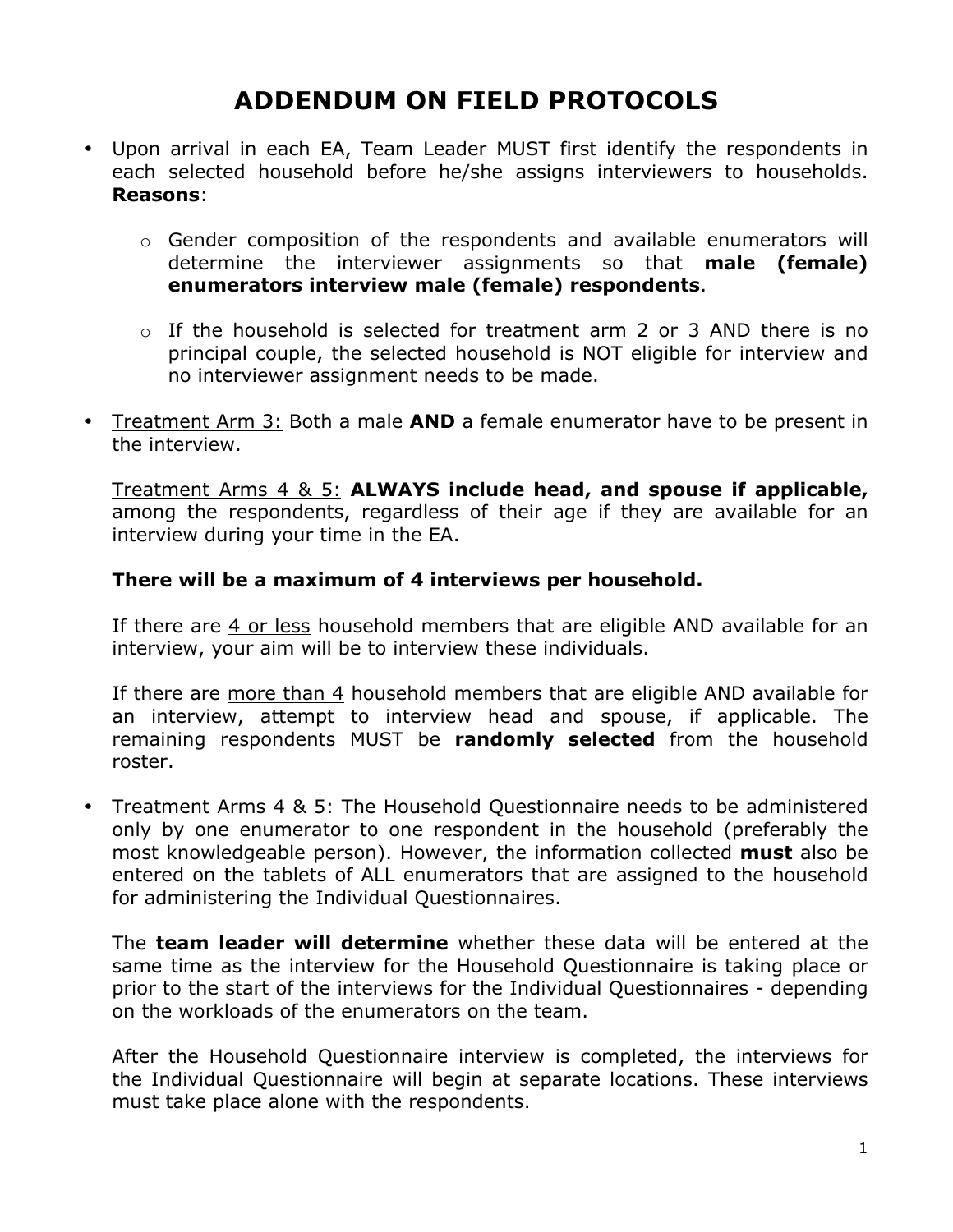# **CLASSIFYING COMPOUNDS**:

- If a compound has two or more dwellings, and the members of each dwelling share cooking arrangements and pool some or all of their resources, they are considered one household.
- If a compound has two or more dwellings, and the members of each dwelling have separate cooking arrangements and do not pool their resources, each dwelling is considered a separate household.

## **CLASSIFYING ABSENTEE INDIVIDUALS**:

• If a household member has a spouse (or other relative) who has not lived in the household for more than 6 months and this spouse **DOES NOT** maintain a household elsewhere, he or she is considered to be a Regular Member of the household.

In Module 2, Q204 of the Household Roster, he or she should be given a code of 3 or 4 depending on whether this person is present (code 3) or absent (code 4) at the time of the interview.

• If a household member has a spouse (or other relative) who has not lived in the household for more than 6 months and this spouse **DOES** maintain a household elsewhere, he or she is NOT considered to be a Regular Member of the household.

In Module 2, Q204 of the Household Roster, he or she should be given a code of 7 (left permanently) and will be omitted from the interview at Q206.

## **PROTOCOL FOR ACCOMMODATING DIFFICULT FIELD SCENARIOS**:

All Treatment Arms:

- The household is selected for **ANY** treatment, and the respondent decides to terminate the interview after completing the household questionnaire, but before completing the individual questionnaire.
	- o **ACTION:** Ask the respondent if you can schedule a follow up interview to complete the individual questionnaire. If you cannot, note this in the MEXA CAPI application, mark the household questionnaire interview status code as "complete," and inform the team leader. Then skip to Module 13 in the individual questionnaire and code the appropriate individual interview status.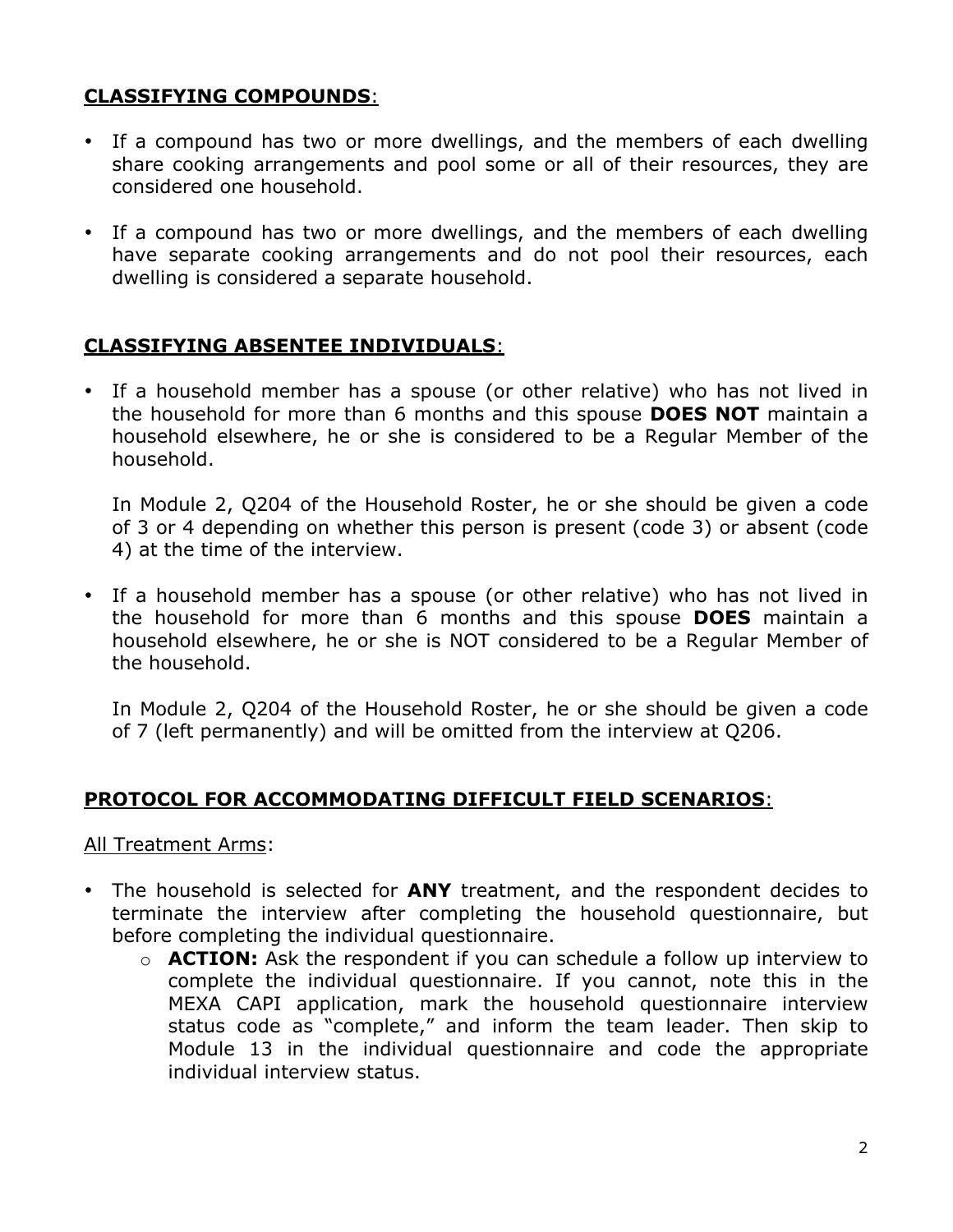## Treatment Arm 1:

- The household is selected for treatment arm 1 and is headed by an individual below the age of 18, who is the most knowledgeable household member identified for the interview.
	- $\circ$  **ACTION:** Interview the identified member even if the individual is less than 18 years old.

## Treatment Arm 2:

- The household is selected for treatment arm 2, a principal couple exists, but the randomly selected member of the principal couple is not available for interview during your time in the EA.
	- o **ACTION:** Treat the household as a non-response and inform your team leader.
- The household is selected for treatment arm 2, a principal couple exists, the randomly selected member of the principal couple is not available at first try, but will be back during your time in the EA.
	- o **ACTION:** Administer the Household Questionnaire if possible (in accordance with the protocol) and schedule a follow-up interview with the selected member for the Individual Questionnaire.

## Treatment Arm 3:

- The household is selected for treatment arm 3, a principal couple exists, both members are available for the interview, but one or both members of the principal couple are below 18.
	- o **ACTION:** Interview the principal couple together, regardless of one or both of them being below the age of 18.
- The household is selected for treatment arm 3, a principal couple exists, one or both members of the principal couple are not available at first try, but will be back during your time in the EA.
	- o **ACTION:** Administer the Household Questionnaire if possible (in accordance with the protocol) and schedule a follow-up interview to interview the principal couple together for the Individual Questionnaire.
- The household is selected for treatment arm 3, a principal couple exists, but only one member of the principal couple is available for interview during your time in the EA.
	- o **ACTION:** Treat the household as a non-response and inform the team leader.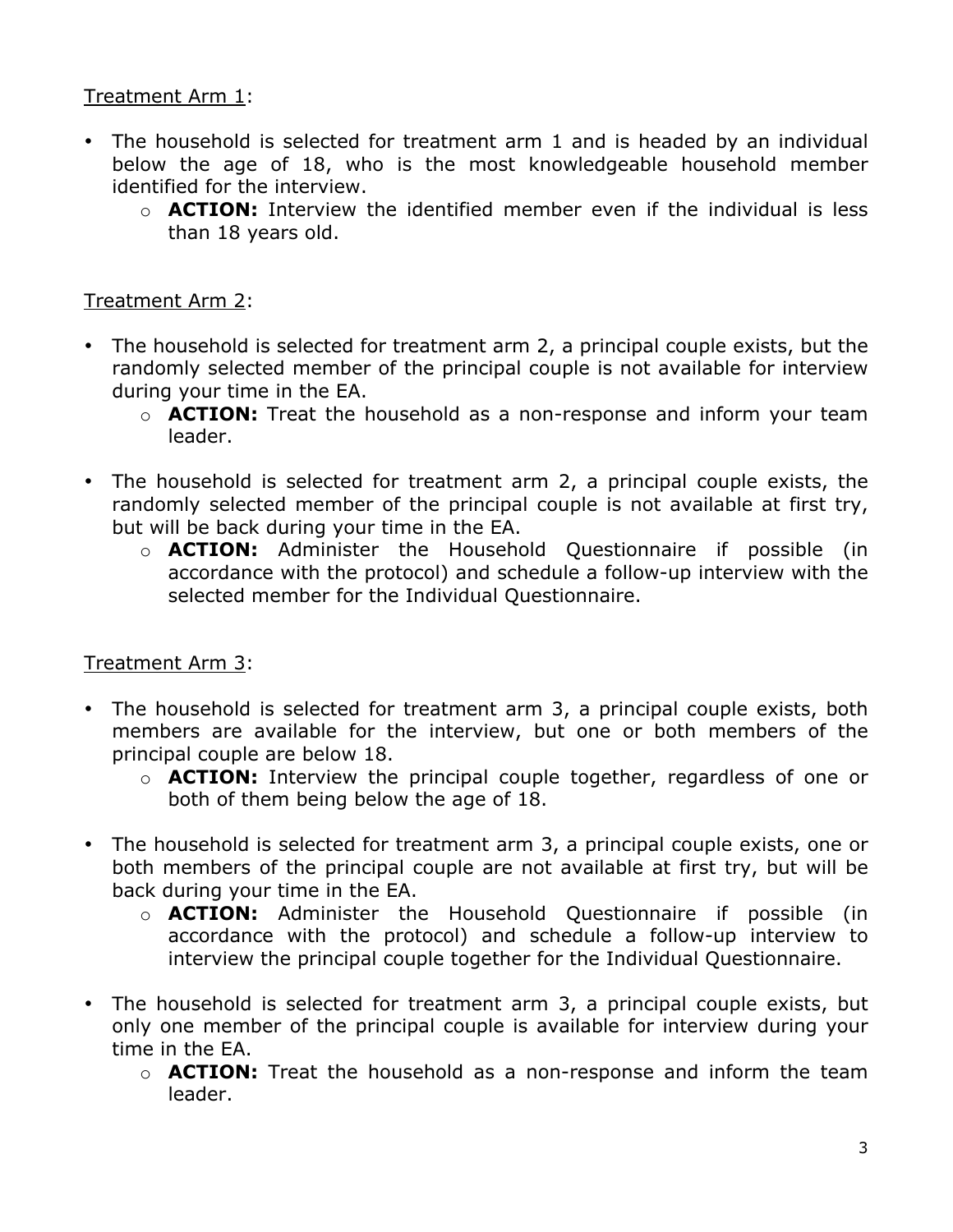## Treatment Arm 3 (Continued):

- The household is selected for treatment arm 3, a principal couple exists, but the male spouse/partner does not agree for his wife to be interviewed with him.
	- o **ACTION:** Explain the importance of interviewing the couple together. If he still refuses, treat the household as a non-response and inform the team leader.
- The household is selected for treatment arm 3, a principal male has two or more wives or partners who live in the household.
	- o **ACTION:** The enumerator should ascertain which of the spouses/partners has been married to, or lived longer with, the principal male. This woman should then be part of the interview as the principal spouse. If she will not be available during your time in the EA, and if the second spouse is available, she can be selected as a respondent.

## Treatment Arms 4 and 5:

- The household is selected for treatment arm 4 or 5, a principal couple exists, but one or both members of the principal couple is below 18.
	- o **ACTION:** Interview both members of the principal couple, regardless of one or both of them being below the age of 18.
- The household is selected for treatment arm 4 or 5, and some interview-eligible household members are not available for interview during your time in the EA.
	- o **ACTION:** Interview the available members **ONLY AFTER** you confirm with your team leader that the required members are not available for interview.
- The household is selected for treatment arm 4 or 5, and while some intervieweligible adult household members are not available for interview at first try, they will return during your time in the EA.
	- o **ACTION:** Administer the Household Questionnaire (in accordance with the protocol) to an available household member and schedule a follow-up time to administer the Individual Questionnaire to all household members **SIMULTANEOUSLY**. If all household members will not be available at the same time for simultaneous interviews, interview the available members and schedule follow-up interviews with the absent members.